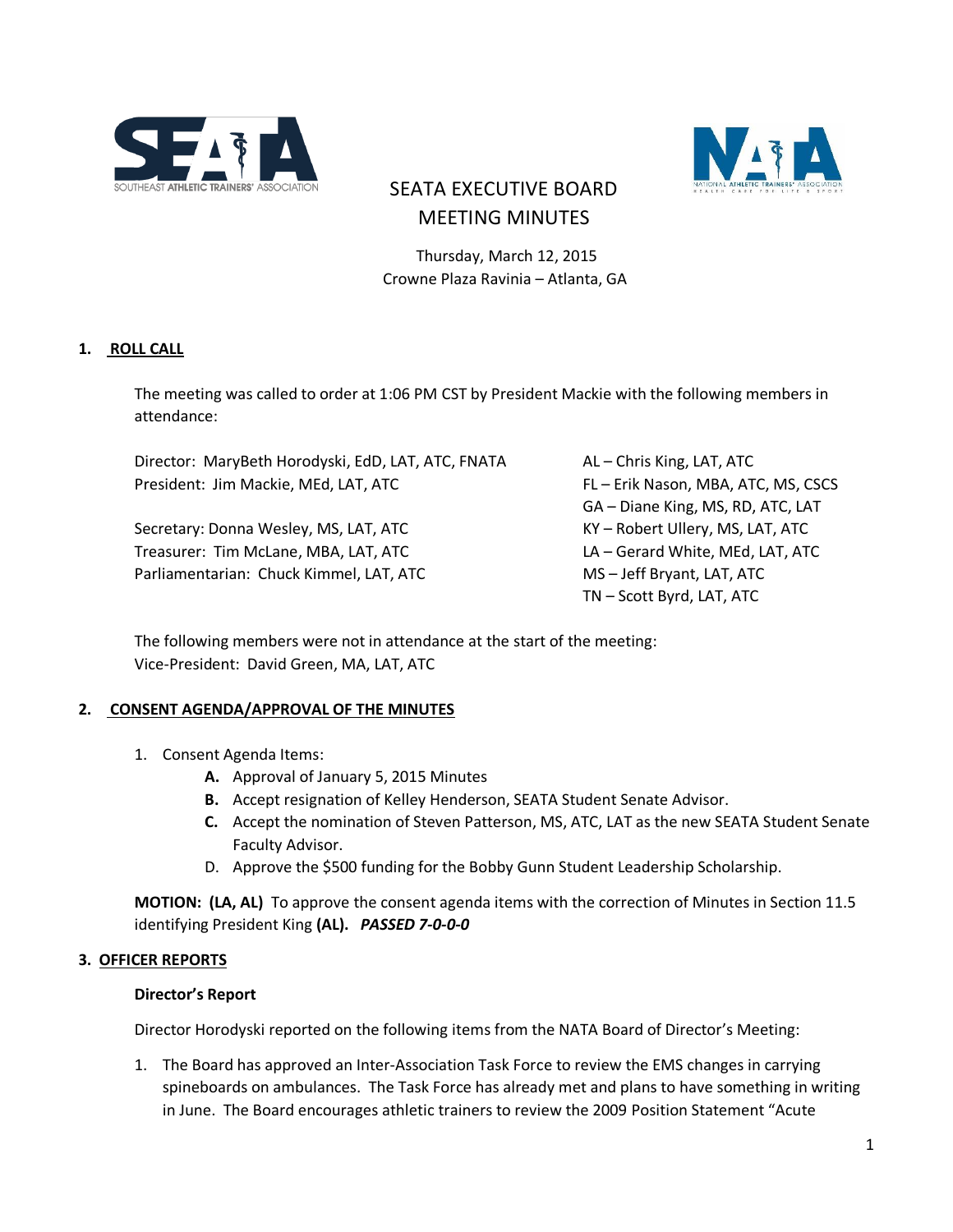Management of the Cervical Spine-Injured Athlete" and to meet with local EMS to review and practice Emergency Action Plan and techniques according to local policy prior to football season.

- 2. The *Journal of Athletic Training* is all electronic now.
- 3. The Athletic Training Educator's Journal is also electronic and has more pages.
- 4. The Executive Committee on Education has requested a new committee on the Education Advancement Committee on April 1, 2015. Funds have been approved for research grants in conjunction with The NATA Foundation.
- 5. Approved the recommendations of the work group on changing the term limits for committee involvement. Increased term lengths by 1 year and allows for a "shadowing" period of 6 months for committee members and 1 year for an incoming chair.
- 6. The Board is continuing to monitor the CMS ruling related to Durable Medical Equipment and encourages members to contact the NATA Office to reflect a united front.
- 7. On the national level, all legislation we previously had died with the start of the new Congressional session. It is important for athletic trainers to monitor the national legislation that pertains to our profession, including the SAFE PLAY Act, the Sports Medicine Licensure Clarity Act, and the Secondary School Student Athlete Bill of Rights. Director Horodyski and President Mackie expressed disappointment that only Florida and Kentucky were represented at NATA's Capitol Hill Day. SEATA has designated funding to assist our states with the financial cost of attending this important event to advocate on our members' behalf.
- 8. Director Horodyski reported that District IX has again been well represented with legislative grant funding.
- 9. Director Horodyski expressed disappointment in the voter turnout during the most recent NATA Presidential election. District IX was the lowest in percentage turnout in the election of all Districts (including International).
- 10. Proposed NATA By-Laws Changes to be voted on in June 2015:
	- a. Addition of American Samoa to District VIII. (Article 5)
	- b. Term of Office for District Director will change to three (3) years with a one-time renewal of a two (2) year term. (Article 6)
	- c. Presidential Nominating Committee change will ensure that each District will have two votes. (Article 7)
- 11. Please refer all questions regarding the Education Committee and degree designation to Director Horodyski.

### **President's Report**

President Mackie reported on the following items:

1. District membership numbers reflect a total possible membership of over 8,100 with over 2,200 currently suspended and another 2,000+ being classified as non-members. There are significant opportunities for the Board and State Presidents to encourage members and others to get involved. 2. Due to the work of Aaron Sciascia we are able to offer 11.5 hours of Evidence Based Practice for attendees at the meeting.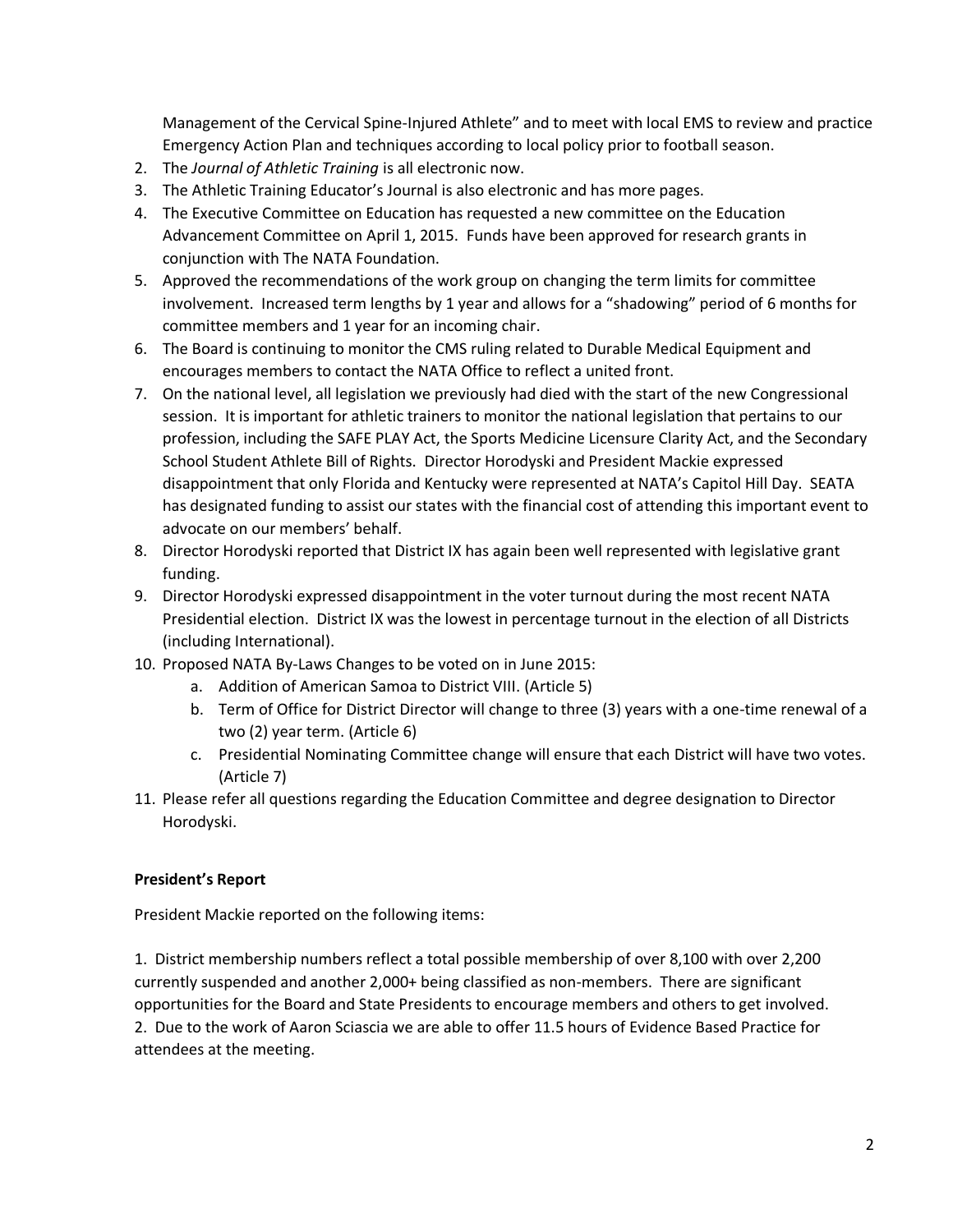3. Thanks to Vice-President Green and Treasurer McLane for their work on the commemorative 40<sup>th</sup> Anniversary SEATA CSMM Coin. Past and present members of the SEATA Executive Board will receive a coin in recognition of their contributions to SEATA.

4. The 30<sup>th</sup> Anniversary SEATA Athletic Training Student Symposium went very well with over 900 in attendance and almost 100 faculty. Over 1,200 pounds of food were donated to the Atlanta Community Food Bank with Middle Tennessee State University contributing the most food. Florida International University will again be representing District IX in the NATA Foundation Quiz Bowl in St. Louis.

5. A letter was sent out to program directors regarding an issue that arose during the Quiz Bowl and will be published for members.

6. Thanks to outgoing State Presidents John Morr of Alabama, Bob Hammonds of Florida for their work on the Board. Georgia President Diane King will be leaving the Board in April.

7. President Mackie commended the work of the SEATA Officers for their commitment, leadership, and service to SEATA. He reminded the Board that we are all a volunteer organization and that sometimes we need to be respectful to that when dealing with our committee members and leaders.

8. Please remember to respond to CAATE on the professional degree; the deadline is March 20.

### **Vice-President's Report**

No report was given at this time.

### **Secretary's Report**

- 1. Membership numbers are currently 3,225 Active Certified Regular members; 48 Active Associate members; 87 Retired members; 801 Active Undergraduate Student members; 85 Graduate Student members; 286 Student Certified members; 230 Career Starter members; plus a few military for a total of 4,791 current Active Members in SEATA. Suspended and Non-member 3,359 members; Total Possible 8150.
- 2. Total Active members as of 2/13/2015:

AL – 478; FL - 1541; GA – 856; KY – 523; LA – 374; MS – 288; PR – 5; TN – 714; VI – 3. There was a discussion about the need for graduate students especially to make sure that they update contact information with the NATA to reflect their state association and dues payment. There was also a brief discussion and request for Presidents to carefully review the most recent list because it was noted that several committee members are on the suspended lists.

- 3. The Wild Apricot Website update is a continuing work in process. There is a need to identify what needs to be archived and what can be trashed. Secretary Wesley asked for assistance in updating the site Presidents Byrd (TN), Ullery (KY), and White (LA) volunteered to help review the seata.org site and compile a list of items to be archived or removed from the new site.
- 4. Secretary Wesley distributed the SEATA Conflict of Interest Report Form for Board members to report any conflict of interest and sign.

## **Treasurer's Report**

- 1. A copy of the Treasurer's Report was included in the agenda materials for Board members to review. (Appendix A)
- 2. The 30<sup>th</sup> Annual SEATA Athletic Training Student Symposium made a profit, even including their portion of the AV equipment purchase.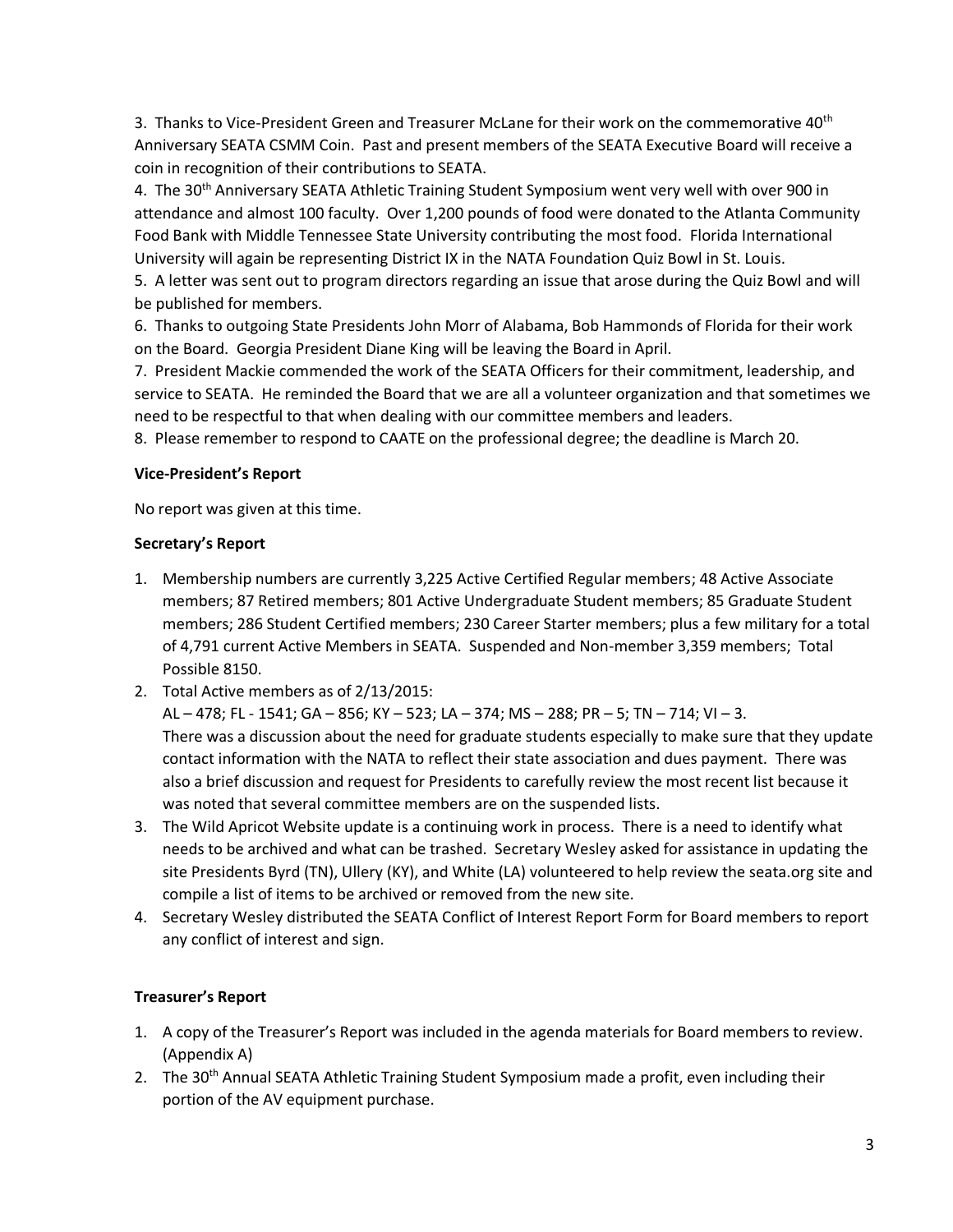- 3. Financial statement is currently at \$448,763. Once all bills are paid, the Finance Committee will look at making a proposal for potentially increasing various SEATA initiatives.
- 4. President Ullery asked about a breakdown of District dues and where membership dues go. Treasurer McLane will work on reviewing the numbers to help with marketing, but this will take a good bit of time and he will work on this after St. Louis.
- 5. Treasurer McLane will get with our Investment advisor and look at reallocating funds in the future to review dollar cost averaging. We may have to look at redistributing some of these funds due to some IRS changes that are coming in the near future.
- 6. During the District Secretaries and Treasurers Meeting in Dallas, the NATA Accountant agreed to take on each District as a client and that would be at a cost savings of almost \$700 per year. There was a discussion of the advantages of having all Districts under one accountant. Treasurer McLane will further investigate the potential change to the current NATA Accountant and make a proposal to the Board by June.

### **4. UNFINISHED BUSINESS**

- 1. Strategic Plan (Appendix B)
	- a. President King (GA) presented her final report and led a discussion of the Strategic Plan Proposal from her Strategic Plan Work Group. **MOTION (KY/FL):** To accept the Strategic Plan Report. *7-0-0-0 PASSED*
	- b. President Mackie continued the discussion and tasked the Board to review each area and
	- work with President King (GA) to select one interest area to coordinate a work group by Sunday, March 15. President Mackie will then make the appointments to each work group.
	- c. President King (GA) presented some slides for membership related to membership benefits and SEATA initiatives.
- 2. State Association Marketing Grant Funding (Appendix C)

President King (AL) led a discussion about his proposal to provide annual funding to state associations to market the hiring of athletic trainers.

**MOTION (AL/LA):** To utilize funding from SEATA to enhance the marketing of athletic training in the respective states of District IX. This is a one-time grant for the maximum of \$2,000 per each state. Allocation of funds requires grant approval by the Board and funding may be reviewed annually by the Board per each SEATA fiscal year. This proposal will be effective for the 2015-16 SEATA fiscal year. *7-0-0-0 PASSED*

Application form submitted with President King's (AL) proposal will be updated and made available to the Board and placed on the website.

### **5. NEW BUSINESS**

1. **MOTION (JM/FL):** To approve District Director discretionary fund of \$1,000 annually*. 7-0-0-0 PASSED*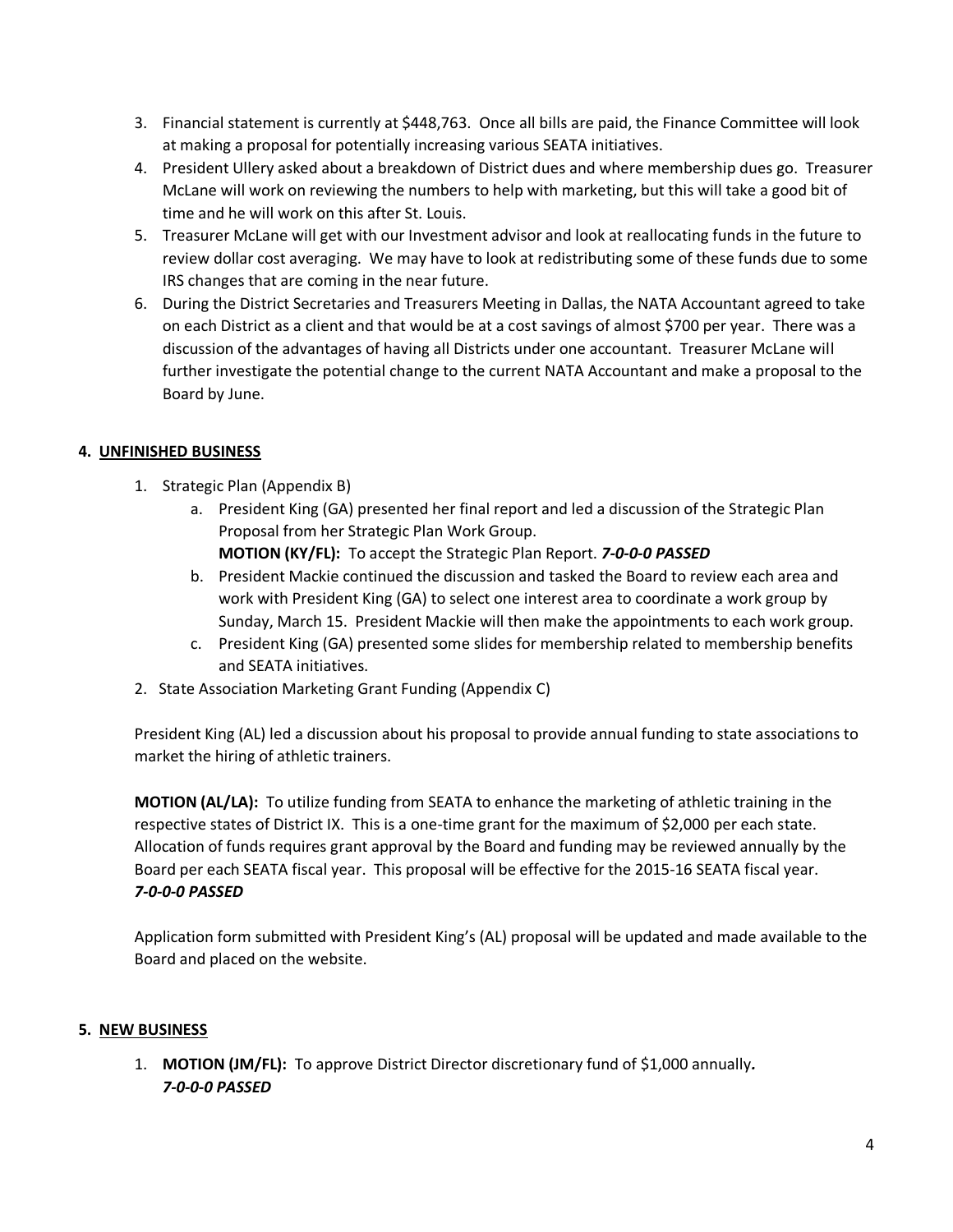- 2. There was a discussion about iLEAD funding. This was initially designed as a state funded project. President Mackie apologized for any confusion about the funding items that were requested previously.
- 3. There was a discussion about SEATA funding for STAR Tracks. Director Horodyski asked Secretary Wesley to review the minutes to determine the most recent approval of candidate funding and determine if candidates and be approved for the 2015 fiscal year. SEATA contracts for funding run March – February.
- 4. There was significant discussion with Secondary Schools Athletic Trainers Committee Chair Chris Snoddy regarding the SEATA Safe Sport School Matching Grant Program. The Board voiced concern with the need to establish better wording for the criteria for the grant application to emphasize need versus first come first serve manner that seems to exist currently. The Board agreed that since the money is coming from SEATA, all 7 states need to have the same set criteria. When the Board initially allocated the \$5,250.00, each state was allotted \$750.00 to award up to ten (10) grants of \$75.00, or fewer if a hardship was indicated and more than \$75.00 was awarded to an applicant. Chairman Snoddy and President Byrd submitted a sample electronic application form that was developed by Tennessee.

It was proposed that a possible criteria be a school with the federal designation of Title I (percentage of students on free/reduced fee lunch), be automatically given a hardship and are eligible for a full grant.

At present Chairman Snoddy has received one completed application that needs to be reviewed under the current process.

**MOTION (AL/LA):** To approve the submitted application from Brunswick, GA for the SEATA Safe Sport School Grant in the amount of \$75. *5-1(FL)-1(GA)-0 PASSED*

**MOTION (JM/KY):** To rescind the SEATA Safe Sport School Matching Grant Program that was approved in January 2015. *7-0-0-0 PASSED*

Chairman Snoddy requested more direction from the Board as to establishing criteria for application. President Mackie formed an action group of Presidents King (GA), King (AL), Nason (FL), and Bryant (MS) to work with Chairman Snoddy to develop criteria for State Presidents and refine the application process. The group will then present their proposal to the Board for review and approval.

5. Foundation President R.T. Floyd and District Chair Dr. Pattie Tripp presented a request to the Board to renew efforts to create a SEATA endowed scholarship. Currently over \$4,000 previously raised by SEC schools is just sitting the Foundation's general fund. To be a fully funded endowed research scholarship, SEATA will need approximately \$21,000 in additional funds. State contributions (with the exception of dues contributions) can be designated for SEATA endowment once a contract is signed. Once the contract is signed, the \$25,000 must be submitted within 5 years. Students and organizations are also eligible to designate their contribution to go to a designate a specific endowment. President Mackie asked Director Horodyski, Treasurer McLane, and President Nason (FL) to work with Dr. Tripp to develop the contract language from the Foundation's template to present to the Board for approval.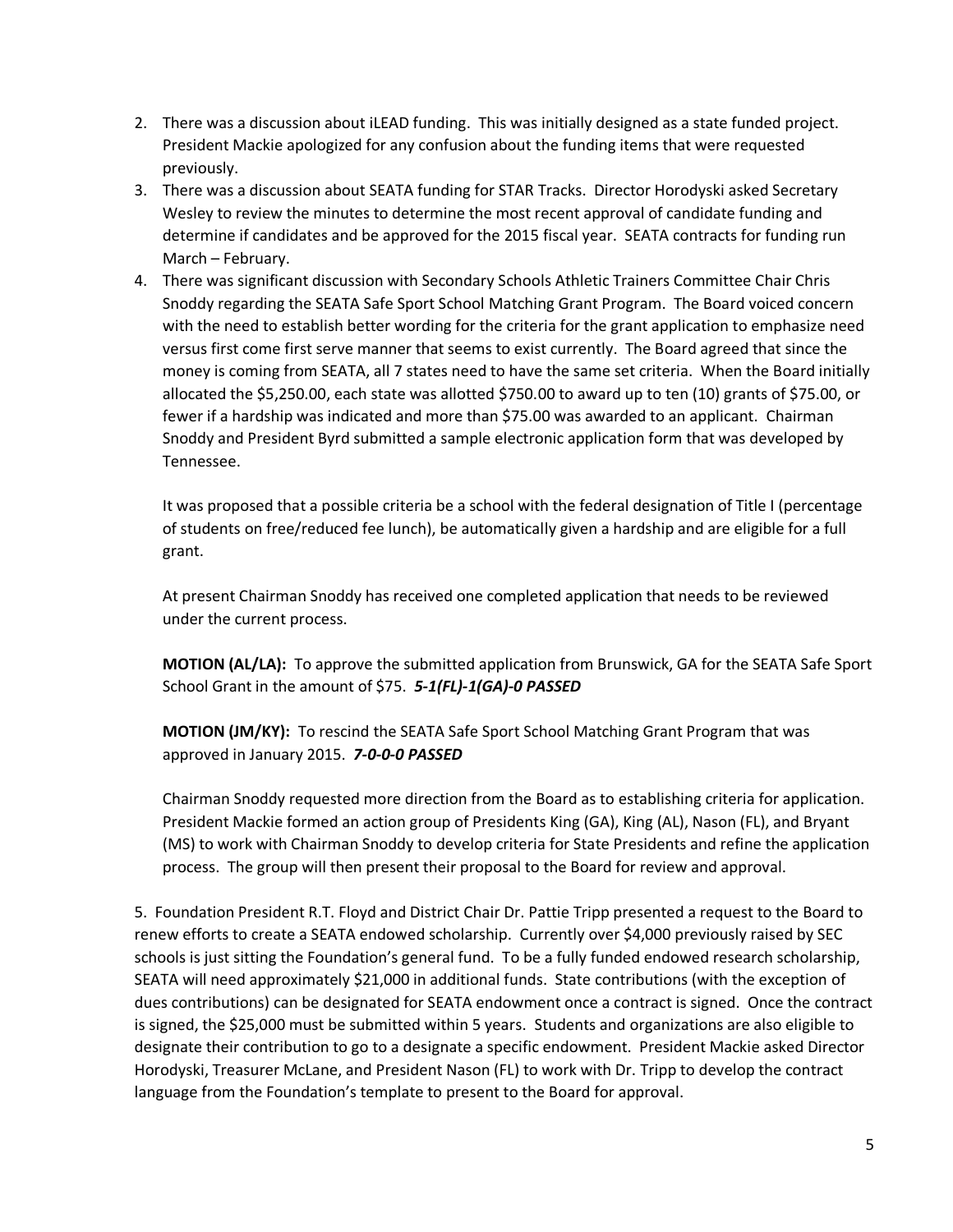President Floyd and Dr. Tripp thanked the Board for their support of the Foundation Fundraiser for tomorrow night.

### **6. CLOSED SESSION**

President Mackie called for Closed Session at 3:52 PM. All guests in attendance were asked to leave the room and Parliamentarian Kimmel explained the process and procedures for a Closed Session.

President Mackie called for the end of Closed Session at 4:04 PM and the doors were opened and the Board resumed an Open Session.

#### **7. INFORMATIONAL ITEMS**

1. President Mackie presented an updated list of Committee members and liaisions. State presidents were asked to review this list and provide updated information. New candidates for vacancies are asked to complete the SEATA Candidate Nomination Form that is available on the website. Any changes need to be given to Secretary Wesley for updating the list and website.

2. President White (LA) provided information that there will be an election this year for the offices of District Director, Vice-President and Secretary. He briefly reviewed the timeline that has been established and official call for candidates will occur at the meeting in June. Director Horodyski and Vice-President Green are not eligible to run again due to term limits. Secretary Wesley is only eligible for 1 additional term due to completing two-thirds of the previous term.

3. There was a discussion about the award criteria for certain SEATA awards. It was brought to the attention of the committee and the Board that a candidate had moved out of state prior to being selected for the award. President Mackie will ask the Honors and Awards Committee to review their policy on selecting candidates that are no longer in our District. It was stated publicly that precedent has been set to have candidates share the Backbone Award and the Professional Athletic Trainer Award. President Mackie will task the Committee to report to the Board the nomination process to clarify these issues and return to the Board with a recommendation on these issues. The policy and procedures need to also reflect that candidate membership status be validated by the SEATA Secretary prior to Board approval of candidates.

3. In addition to assisting with attendee packet assembly after dinner tonight, State Presidents are asked to assist with the registration process in the morning as well as with the EBP assessment and certificate distribution throughout the meeting. Please see Secretary Wesley or Treasurer McLane for more details. Aaron Sciascia will be doing a brief description of the EBP process after the welcome session first thing in the morning.

4. The Members' Forum is designed to help keep members informed and separated from the Awards Luncheon. There may not be enough time for a full state report at this time as Director Horodyski and President Mackie will be providing a very brief report following Kent Falb's presentation.

5. President Mackie encourages members to engage candidates for the upcoming election as well as encourage members to vote in these upcoming elections. President White (LA) again encourages member engagement with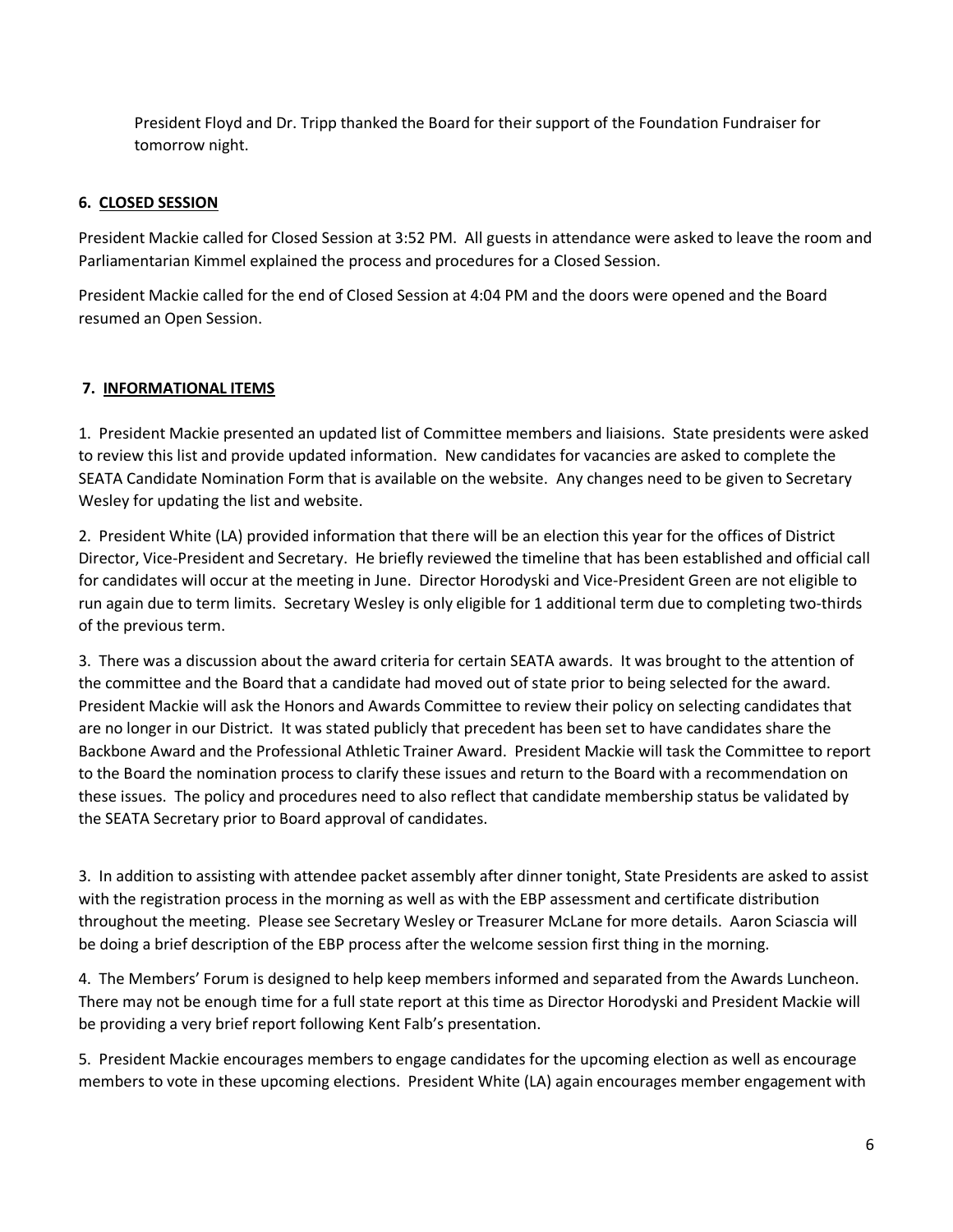nominating deserving candidates for SEATA awards and emphasized the need for Board members to set an example by nominating candidates for SEATA and NATA awards.

6. President White (LA) inquired about the funding for the three tiers of the SEATA Legislative Grants. Tier 1 and Tier 2 are funded within the SEATA budget and President White (LA) asks the Board to consider funding Tier 3. Treasurer McLane and the GAC Chair Jerry Stevens to review the current NATA policy and update the SEATA policy if needed.

7. President Mackie and Treasurer McLane reminded State Presidents to submit the receipts for the Skeeter's gift.

# **8. COMMITTEE REPORTS**

1. Dr. Tripp welcomed Dr. Lizzie Hibbard as the new Alabama Ambassador to the Foundation. She also updated the Board on the University of Florida fundraiser to support the Foundation for National Athletic Training Month t-shirts; the t-shirts are available for purchase at the Foundation's booth in the exhibit area. The University of West Florida and The University of Florida are participating in the AT Student Challenge. Two of the 17 programs currently participating in the Challenge are from SEATA; the deadline is Sunday, March 15 to register for the Challenge. Dr. Floyd reported that any group or association can specifically designate an ambassador to the Foundation, it does not have to be limited to only state representation.

2. Dr. Tripp and Dr. Floyd presented an update on the Athletic Training Student Symposium that was held in February. She reported that the student registrations were maxed out at capacity of 900; we will not be able to grow in size due to facility constraints with this location. The program also had over 75 faculty participating this year. There was a cost savings from not printing the Foundations handbooks and making material available online; this allowed for the printing of the small notebooks and pens and t-shirts. There was extremely positive feedback from both attendees and faculty for the changes to the Foundations programming that was more aligned with the knowledge, skills and abilities of CAATE and provided more evidence based content material. Treasurer McLane reported that the new management was extremely receptive to working with us on the issue that arose during the meeting. Over 50 abstracts were submitted and Karen Straub Stanton did an outstanding job with the abstracts and presentations. Dr. Floyd reported that the competencies portion of the programming has repeatedly indicated in their evaluations that they prefer to have material available in printed document and will continue to do so until it becomes cost prohibitive.

3. Rich Frazee, Chair of the Corporate Partners Program made a proposal for those that are at Executive level or higher, that they receive 2 free registrations for certified athletic trainers.

**MOTION (LA/FL):** To accept the recommendation for 2 free AT registrations for Corporate Partners at the Executive Level, President's Level, or Director's Level. *6-0-0-1 (GA had stepped out of the room) PASSED*

4. The Research and Education Committee report was given by Dr. Brady Tripp, Dr. Shelley Linens, and Dr. Aaron Sciascia. The group presented their proposed outline for speaker reimbursement. The cost of providing EBP programming was discussed including the amount of reimbursement that other districts are providing. There was also a discussion about allowing other organizations to use the SEATA approved providers at a cost. For the purposes of this meeting, reimbursements will be as previously established with each EBP presenter. Treasurer McLane and the Committee will present a more formal proposal to the Board in June.